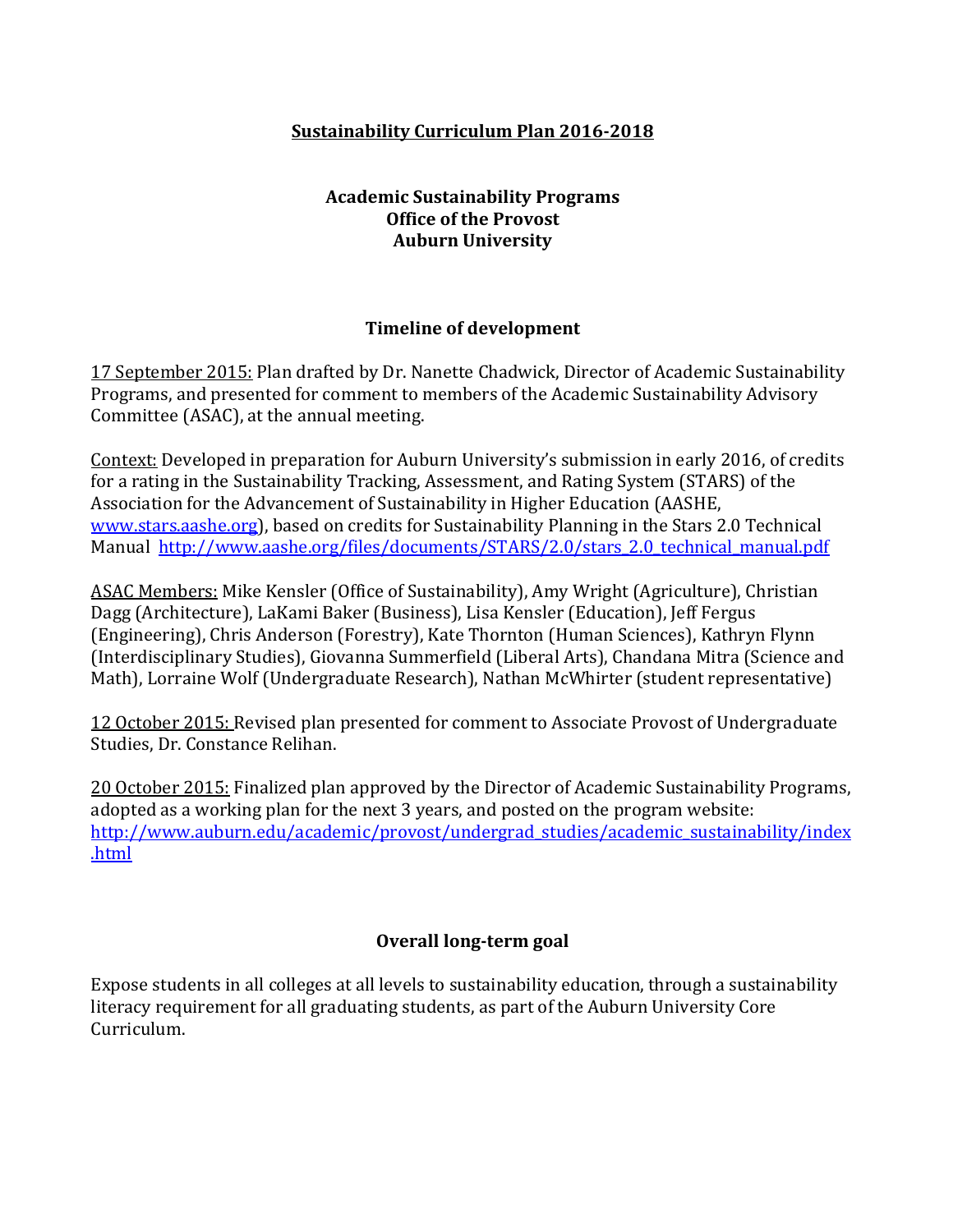# **Short-term goals, to achieve over the next 3 years (2016-2018)**

#### (A) Sustainability in the core curriculum

Objective #1: Expose an ever-increasing proportion of AU students to an Introduction to Sustainability course, as part of their core curriculum under core Student Learning Outcome (SLO) #8: Students will be informed and engaged citizens of the United States and the world. NOTE: Even though this SLO does not refer specifically to sustainability, it comes the closest of the 11 core SLOs that Auburn currently requires:

[http://bulletin.auburn.edu/undergraduate/generalintroduction/academicpolicies/thecorecurr](http://bulletin.auburn.edu/undergraduate/generalintroduction/academicpolicies/thecorecurriculum/) [iculum/](http://bulletin.auburn.edu/undergraduate/generalintroduction/academicpolicies/thecorecurriculum/)

See Objective #4 below, about plans to explicitly include sustainability as a sub-outcome (measure) within this SLO.

Deliverable: Increasing number and proportion of AU students each year enrolled in introductory sustainability courses, with continuing assessment evidence of substantial achievement of SLO8 by those students.

Objective #2: Enhance the sustainability literacy of students in under-represented colleges, to ensure that at least a minimal proportion ("critical mass") of students in each college become sustainability literate, through enrollment in both introductory and elective courses with sustainability content in those colleges. These courses will be defined as either sustainabilityfocused or-related courses, according to national standards:

[http://www.aashe.org/files/documents/STARS/2.0/stars\\_2.0.2\\_credit\\_ac\\_1.pdf](http://www.aashe.org/files/documents/STARS/2.0/stars_2.0.2_credit_ac_1.pdf)

Deliverable: Increasing enrollment in sustainability-focused courses that are offered in underrepresented colleges, to a percent goal of at least 20% of current students, and 5% of graduating students, each year in each college (and much higher percentages, in some colleges). Expand the sustainability curriculum inventory, to quantify enrollment in each sustainabilityfocused course, as well as the total number of students who graduate in each college, each year.

Objective #3: Streamline introductory sustainability courses, to accommodate increasing student enrollment, while maintaining instructional quality and using budgeted funds efficiently.

Deliverable: Change HONR 1027 Sustainability and the Modern World, to SUST 2007 Honors Introduction to Sustainability, and offer it during the same time slot as SUST 2000 Introduction to Sustainability. Offer at least 2 sections of SUST 2000 + 1 section of SUST 2007 (Honors version) each semester, with 25-30 students enrolled per section (75-90 students total per semester). Limit assessment in SUST 2007 to SLO8, similar to the assessment scope for SUST 2000 (simplified from currently-assessed SLO 2, 4, and 8 in the honors course). Maintain currently effective teaching structure of 2 co-instructors per section, from complementary science/technical and humanities/liberal arts backgrounds. Set up course schedule in the "large section with breakout" model: joint lecture to all sections on Tuesdays (reducing lecture repetition of lectures in these 2 linked courses), followed by separate discussion/activity session for each section on Thursdays (retaining small group sizes for hands-on student learning). Maintain positive student evaluations and instructor feedback.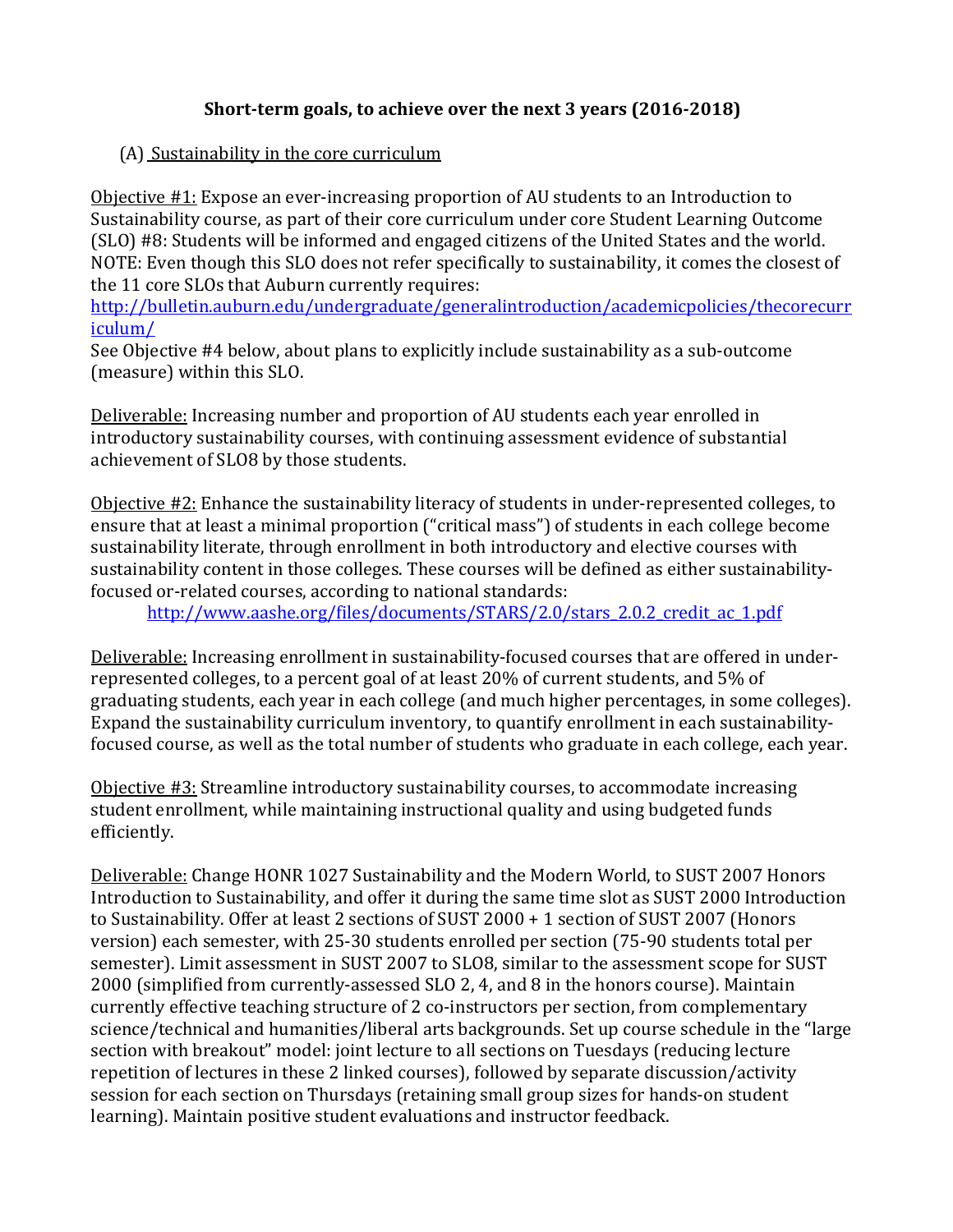Objective #4: Explore pathways to establishing a Student Learning Outcome (SLO) in the core curriculum that focuses on sustainability literacy. This could become a sub-outcome (measure) within current SLO8.

Deliverable: Craft a potential core curriculum SLO that focuses on sustainability, based on examples from other universities. Examine which courses in the core currently could fulfill this SLO, potentially as a sub-outcome of SLO8. Engage in discussions with the Provost Office and Core Curriculum Committee on possible time scales and options for advancing this objective, as part of Auburn University's on-going revision of core SLOs. Create a focus group process for the campus community to participate in crafting this core Student Learning Outcome.

#### (B)Minor in Sustainability Studies

Objective #1: Maintain a stable, gradually-increasing number of declared minor students, and of students who graduate with the minor each semester, and continue to include students from all colleges on campus.

Measurable: Maintain at least 50 declared minor students each semester, and at least 25 students graduating with the minor each calendar year. Continue to include students from at least 8 colleges in the the minor. Continue efforts to gradually grow the minor through engagement in advertising and recruitment activities, and to ensure minor completion through timely advising and flexibility in minor course offerings.

Objective #2: Enhance the breadth of course topics required for the minor.

Deliverable: Submit an application to the Curriculum Committee for a change the minor requirements, to include 1 elective in each of 3 main subject areas (Society and Markets, Environment, Social Justice), instead of the 2 areas currently required. Monitor student elective choices and their ability complete the minor in a timely manner, based on this change. See course lists at:

[http://www.auburn.edu/academic/provost/undergrad\\_studies/academic\\_sustainability/stude](http://www.auburn.edu/academic/provost/undergrad_studies/academic_sustainability/student_minor.html) nt minor.html

# (C) Graduate education

Objective #1: Advance toward the creation of a Graduate Certificate in Sustainability.

Measurable: Examine current graduate-level certificates at AU and at other institutions. Create a proposal and budget for administering this certificate, to include the types and breadth of current graduate courses that could be included, as well as the structure and teaching needs for a required graduate introductory course (possibly as an online course). Present proposal to the Graduate School and Provost Office, obtain feedback about the potential and timeline for the budgetary and administrative changes needed to offer a graduate certificate.